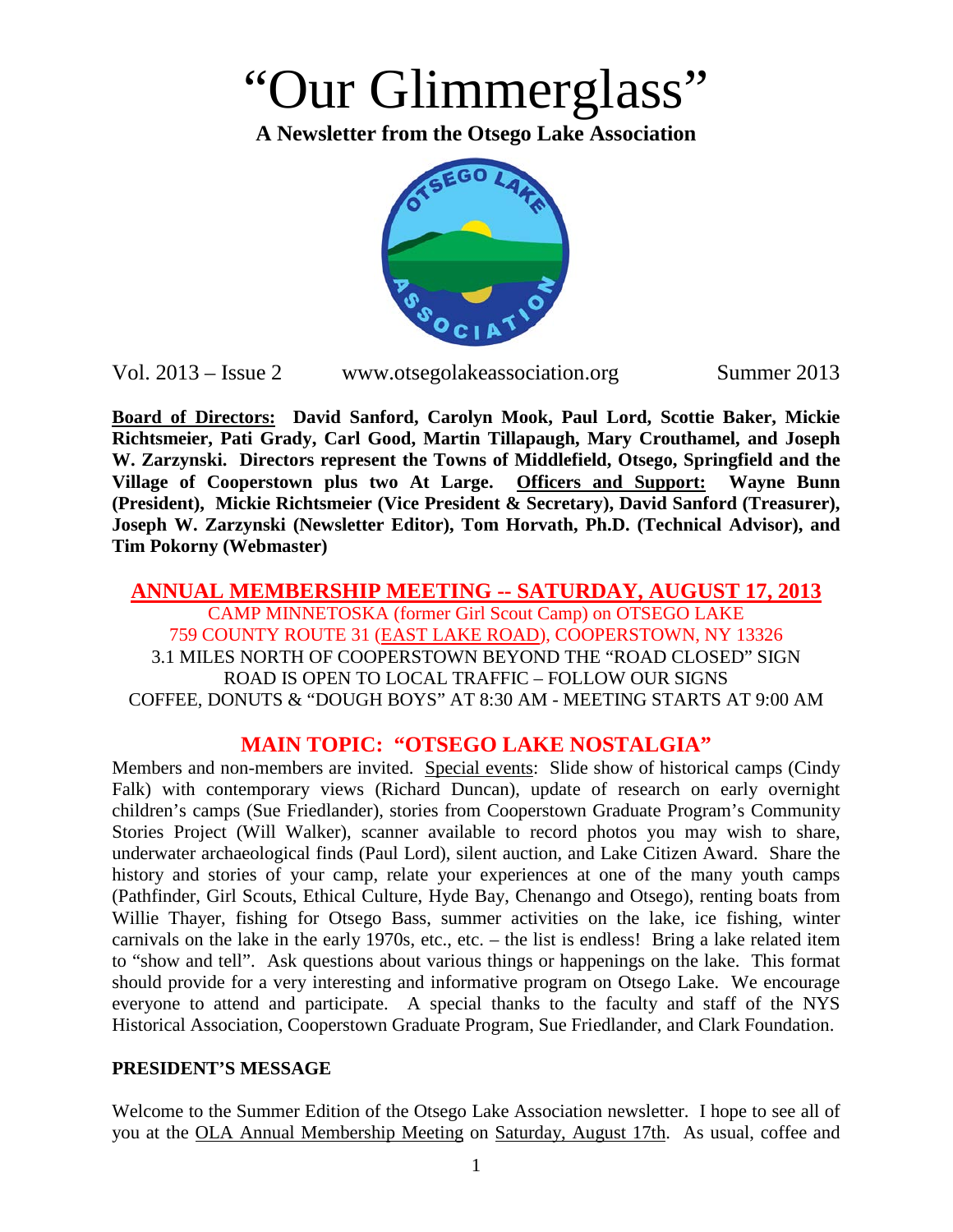donuts will be served at 8:30 AM with the meeting starting at 9:00 AM. We are normally finished by 11:00 AM which still gives you plenty of time to enjoy the many lake activities afterwards.

**"Otsego Lake Nostalgia"**, the main topic of this year's Annual Membership Meeting, should make for a very interesting and informative program. We encourage everyone to attend and tell us about the history and stories of your camp, relate your experiences at one of the youth camps (i.e. Pathfinder Lodge, Girl Scout Camp, Ethical Culture Camp, Hyde Bay Camp, Camps Chenango and Otsego, etc.), renting boats or buying gas from Willie Thayer, fishing for Otsego Bass, summer activities on the lake, ice fishing, winter carnivals on the lake in the early 1970s, etc., etc. – the list is endless!! Bring a lake related item to "show and tell" like we used to do in elementary school. See page 1 for more details on the location and events planned.

Membership Renewal: If you did not renew your OLA membership or join for the first time in the fall of 2012, please do so using the membership application in this newsletter. All memberships, except those done in the fall of 2012, are now up for renewal. Please do so as soon as possible in order for us to strengthen our organization and move forward with our various projects.

Only Meeting This Summer: The August 17th Annual Membership Meeting will be the only one this summer. In the past, we have held meetings in June and August but, due to the rather low attendance, we have decided to meet only one time during the summer months while the majority of the lake residents are here.

President To Retire: After serving as President of the Otsego Lake Association for the past 5 years, I have decided to retire from that position but still be involved in OLA. I have certainly enjoyed serving as President and working with a great Board of Directors and OLA members but, by my own "rule of thumb," it is time for someone new to take over. Thank you for all of your past help and cooperation in making the OLA a great organization to protect and preserve Otsego Lake – truly a local treasure!

#### **Invasive Species "Solutions"**

#### By Paul H. Lord

Nearly every issue of our OLA newsletter has contained information about invasive species that threaten to change the ecology and pristine aesthetics of our Lake. We now know that any visible amount of green material could choke our lake with Water Thyme (*Hydrilla*) which has been confirmed in the Erie Canal, some ponds by Binghamton, and in the Cayuga Lake inlet. We know that any small amount of water could be holding the larval stages of Quagga mussels which will dominate Otsego Lake's bottom in depths far greater than Zebra mussels will settle sucking the microscopic algae out of our water and changing the Lake fundamentally. We know that any small amount of mud on a boot bottom or in a kayak or canoe could introduce Asian clams that will quickly reproduce and fill the few sandy beaches around Otsego. We know that Spiny waterfleas are rapidly spreading across lakes in the State changing the community of small animals and plants that feed our larval fish. (These Spiny waterfleas are apparently spread by fishing equipment first used in an infected lake and then used in an uninfected one.)

There are "solutions" all of us can use to thwart these potential invasions. Consider the disinfectant buffet depicted in the picture (pg. 3). A few minutes soak in a concentrated solution of salt (NaCl) or salt substitute (potassium chloride; KCl; less corrosive and more lethal) or in bleach or a more concentrated solution of vinegar will kill these invasives. Boats, kayaks and canoes should never be moved from waterbody to waterbody without being **cleaned**, **drained**, and **dried**, but how can you be really certain you have removed every bit of water, sediment, or, even, green growing stuff? If you can't, employ one of the solutions: salt, salt substitute, bleach,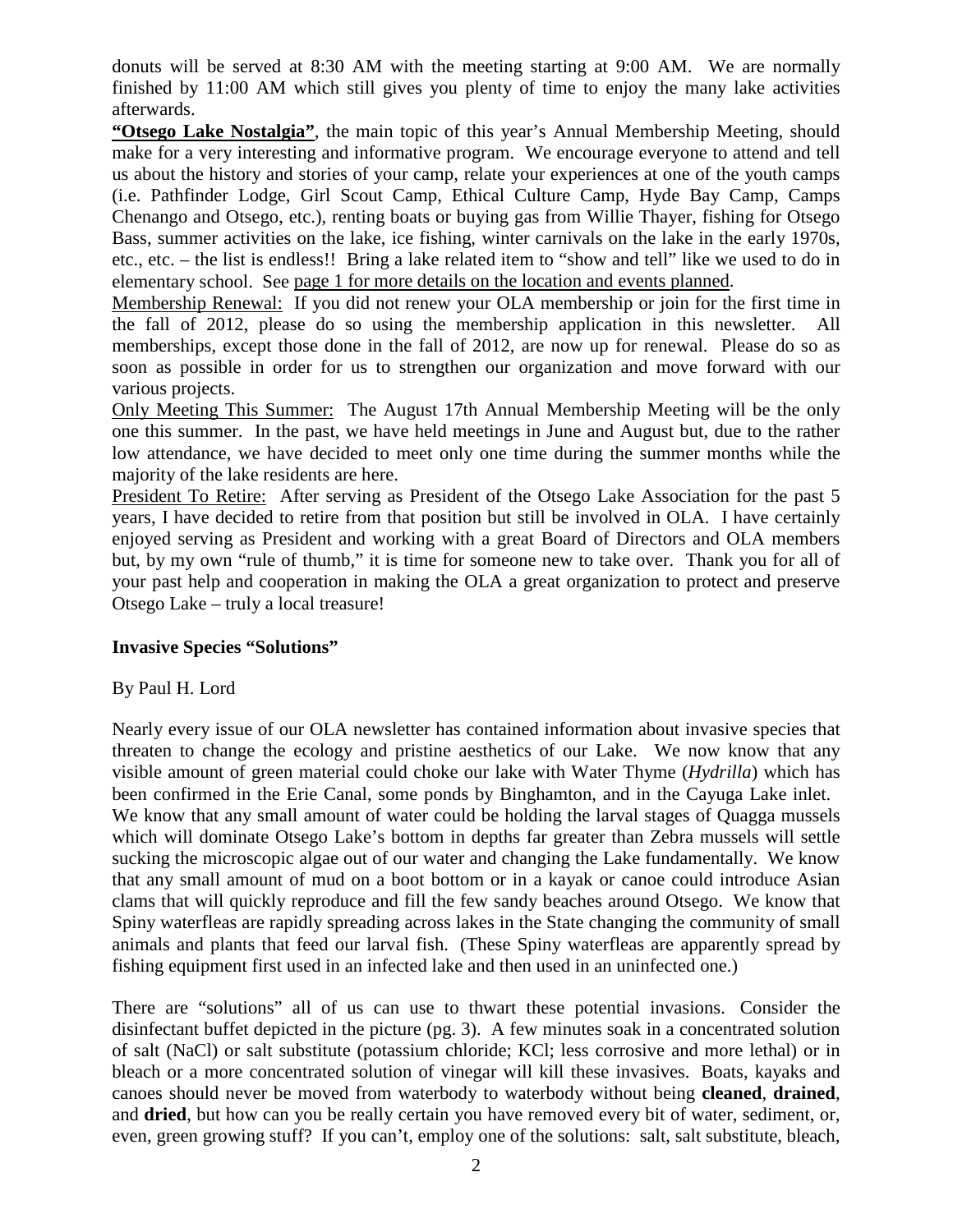or a concentrated vinegar solution. Pour some in your bilge and in your kayak compartments, and rinse your fishing tackle in your favorite "solution" (see illustration below).



# "Solutions" That Stop Invasive Species

#### **Otsego Lake History and Science Tidbits**

By Joseph W. Zarzynski, RPA (Register of Professional Archaeologists)

In the summer of 1901, the Otsego Chapter of the Daughters of the American Revolution erected the historical marker that now stands near the spot where in 1779, General James Clinton's American forces built a dam across the mouth of the Susquehanna River. The dam was deliberately busted and over 200 bateaux (30 ft. flat-bottomed boats) loaded with supplies and troops floated down the river. This military operation was part of the Sullivan-Clinton campaign to pacify the Iroquois tribes in western New York that were loyal to the British in the American Revolution (1775-1783). The marker included a 10-inch iron siege mortar affixed to a boulder. *The Otsego Farmer* newspaper reported the mortar weighed 1,971 pounds and was 30 inches long. It was a Civil War-era (1861-1865) artillery piece from Fort Foote in Maryland.

According to an article in the August 6, 1935 issue of *The Otsego Farmer* newspaper, New York state conservation scientists measured the water transparency in Otsego Lake at 6 meters. Canadarago Lake's water transparency was 2 meters, Gilbert Lake was 1.8 meters, and Goodyear Lake was slightly less than Gilbert Lake; 1 meter is 3.28 feet.

On July 24, 1904, George Pitcher and Leon Carr drowned at Otsego Lake when the boat they were in with three other occupants overturned in the deepest part of the waterway. Three men survived the boating accident. Over two years later in late August of 1906, Pitcher's decomposed body was recovered. Fishermen drawing a seine (net) snagged the corpse. Pitcher's skull was decomposed, but he still had the derby on his head that he was wearing when he fell into the lake. A gold watch with Pitcher's initials was found in the net and was used to identify him.

*The Glimmerglass Daily* reported on July 21, 1913, that two seine fishermen seeking Otsego bass pulled in a decomposed human skull. Authorities discovered the brain was still inside the skull indicating the body had been in the lake no longer than 3-4 years. The remains unfortunately were not identified and were buried on a point near where the grisly find was made.

**\* \* \* \* \* \* \* \* \* \* \* \* \***